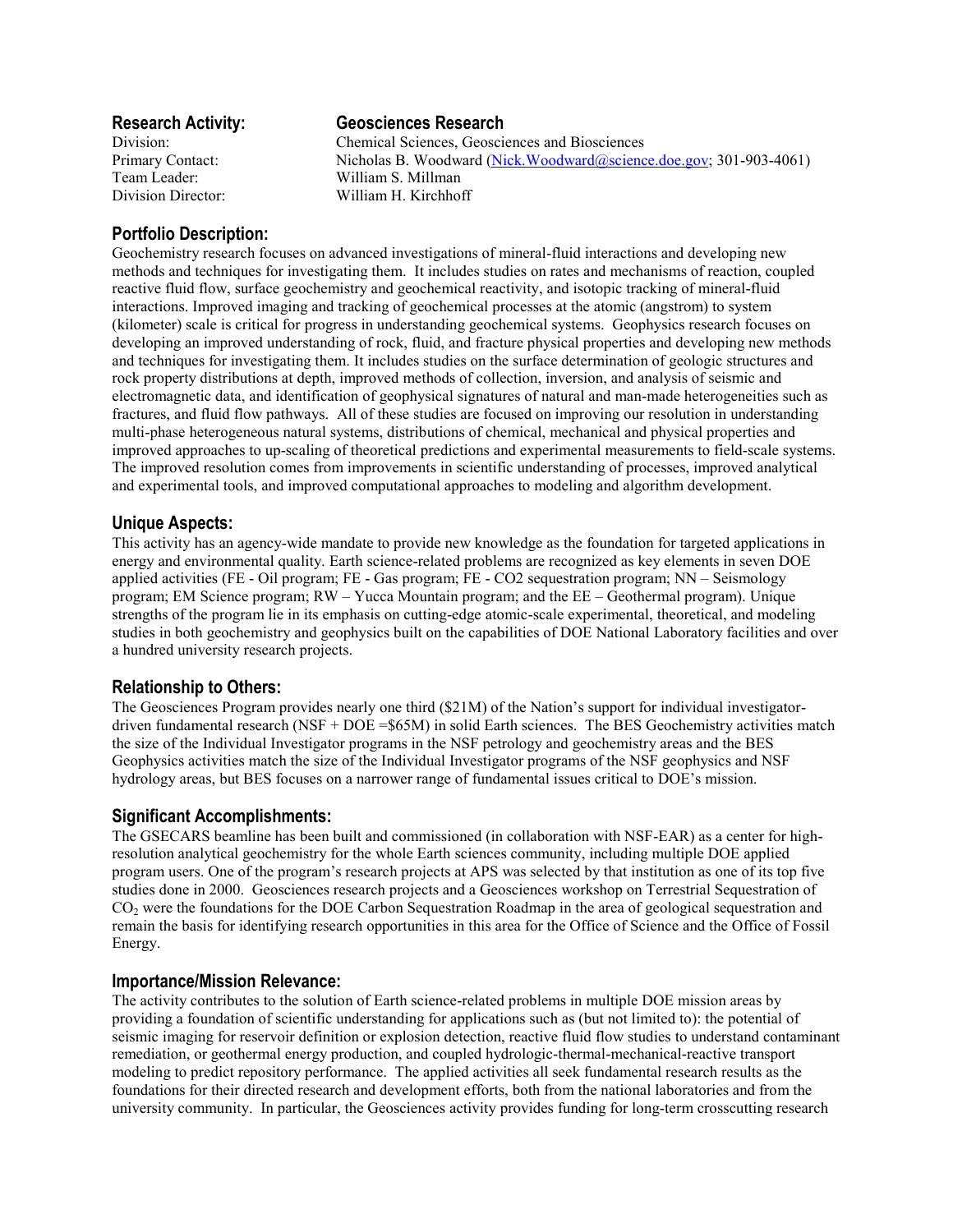efforts at national laboratories, which are directly and immediately transferred to the applied programs when needed. The activity also supports the development of research capabilities and communities within both national laboratories and universities that provide manpower for applied programs. An example is the EM Science Program, which derived over 25% of its subsurface contamination focus area investigators from projects initially supported by BES Geosciences. The Geosciences activity in BES provides the majority of individual investigator basic research funding for the federal government in areas with the greatest impact on unique DOE missions such as highresolution Earth imaging and low-temperature, low-pressure geochemical processes in the subsurface.

#### **Challenges:**

Understanding the natural heterogeneity of geochemical and geophysical properties, processes, and rate laws is critical to managing improved production of the Earth's energy resources and safe disposal of energy related wastes. New investigations are needed at the smallest scales studying electronic properties, geochemical reactivity, solute properties, and isotopic distributions in both inorganic and organic systems. Mineral-fluid-microbe systems are also new targets for systematic examination. Understanding pristine natural systems and DOE-specific sites requires improving our capabilities to make and understand high-resolution geochemical and geophysical measurements experimentally and in the field and to model them. Understanding mineral-fluid interactions are key to predicting the fates of contaminants in the environment or predicting nuclear waste-site performance. Improved highresolution geophysical imaging will underlie new resource recovery, tracking of contaminants, and predicting and tracking repository performance, whether for nuclear or energy-related wastes such as CO<sub>2</sub>. Improved imaging and tracking of geochemical processes at the atomic (angstrom) scale using synchrotron x-rays and neutrons is critical for progress in understanding geochemical systems. In addition, new research on high-pressure/high-temperature mineralogical systems will create new opportunities to study and manipulate fundamental mineral and mineral-fluid properties and interactions. Upgrading national laboratory and university investigator experimental, field instrumentation and computational capabilities with new instrumentation and facilities is a continuing challenge. Even with new improved analytical equipment, technical challenges will continue in mastering data-fusion approaches to multiple-technique measurements, such as combined x-ray and neutron analyses or combined seismicelectromagnetic measurements. Computational capabilities driven by the PC-cluster approach with new higher speed chips (1.8GHz and greater) will enable optimization of clusters for individual molecular dynamics, seismic, electromagnetic, geomechanical and hydrologic modeling techniques and provide unique support to experimental analysis.

### **Funding Summary:**

| <b>Dollars in Thousands</b> |                |                |
|-----------------------------|----------------|----------------|
| FY 2000                     | <b>FY 2001</b> | <b>FY 2002</b> |
| \$21,615                    | \$21,419       | \$21,387       |
|                             |                |                |

| Performer               | <b>Funding Percentage</b> |
|-------------------------|---------------------------|
| <b>DOE</b> Laboratories | 52.0%                     |
| Universities            | 44.0%                     |
| Other                   | $4.0\%$                   |

#### **Projected Evolution:**

In the near term, geosciences research continues its basic activity in fundamental geochemistry and geophysics, and research related to CO<sub>2</sub> sequestration. It continues a multi-laboratory project led by Oak Ridge on Chemical Interactions at the Metal Oxide Aqueous Solution Interface in collaboration with the NSF funded NIRT universitybased program. Two short courses will be held in the Geosciences Education Initiative series, (Stable Isotope Geochemistry, November 2001; Nanophases in the Environment, December 2001). The activity works with the Neutrons for Geosciences group at LANL to develop a research plan for critical Geosciences experiments. The activity works with NSF-Earth Sciences to develop a collaborative approach on fundamental science projects to be conducted at the NSF Earthscope – Plate Boundary Observatory. Planning begun on upgrades to national laboratory experimental and computational facilities.